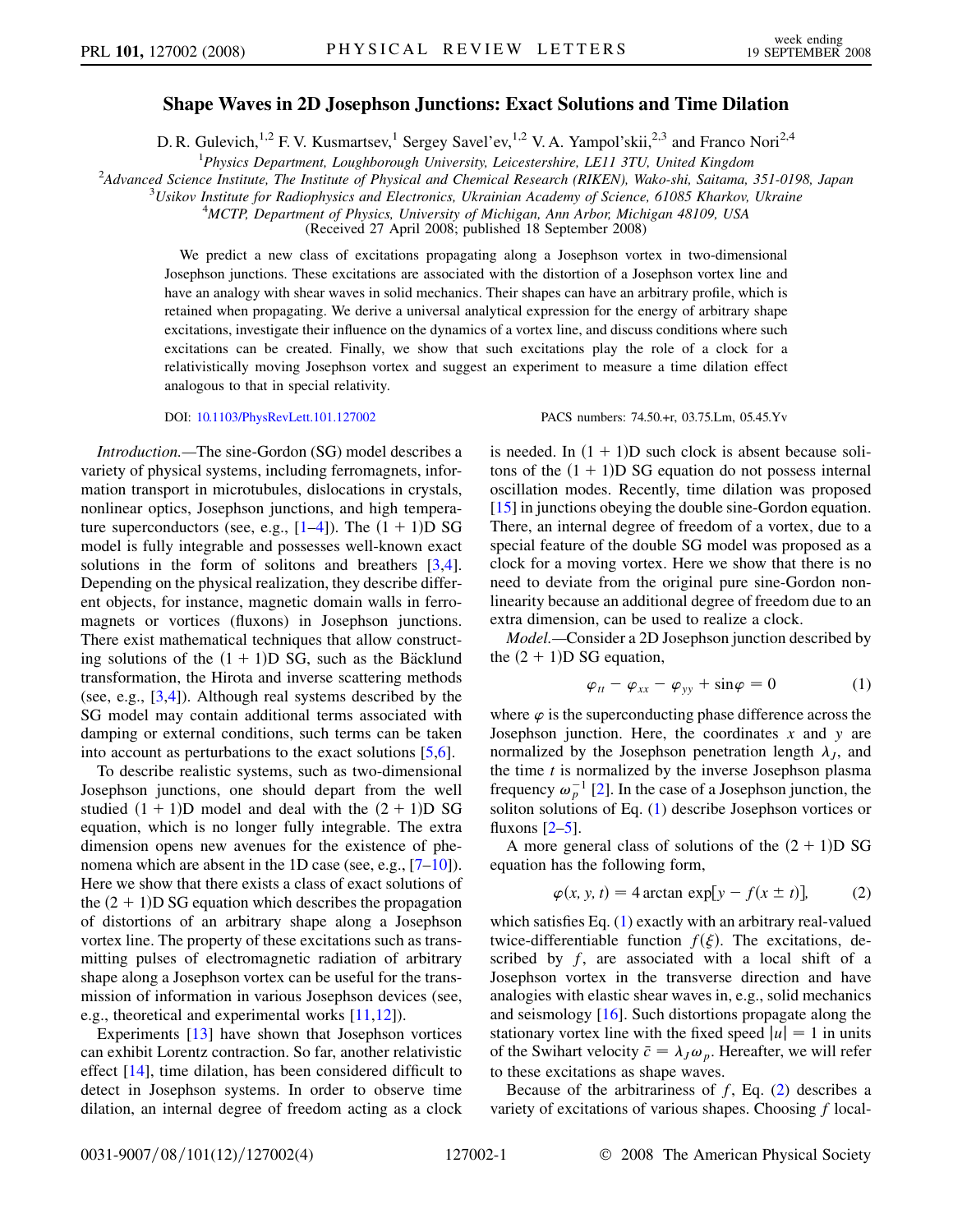ized in a finite area, e.g.,  $f = A/\cosh(x - t)$ , Eq. ([2\)](#page-0-1) describes an excitation, localized along x that keeps its shape when propagating, i.e., a solitary wave [4]. For each solitary wave of this type, there exists an antipartner with an f of opposite sign in Eq. ([2\)](#page-0-1). For solitary waves to be solitons, there is an additional important criterion: restoring their shapes after they collide. Consider a trial function  $\varphi(x, y, t) = 4 \arctan \exp[y - f(x + t) \pm f(x - t)]$  that, when  $t \rightarrow -\infty$ , describes the propagation of two solitary shape waves toward each other (minus sign) or a solitary wave and its antipartner (plus sign). One can see that  $(2)$ can only approximately satisfy Eq. [\(1](#page-0-0)) when  $|f'(x +$  $|t|f'(x-t)| \ll 1$  for all values of x and t. This suggests that, in general, the condition for restoring the shapes may not be satisfied. Indeed, our numerical solutions of the  $(2 +$ 1)D SG equation show that the waves keep their shapes when propagating, but their collision is destructive. The collision of two waves of large amplitudes may lead to their mutual annihilation, dissipating energy away from the vortex; see Fig. 1. However, smaller-amplitude waves behave similarly to solitons, dissipating very small energy and keeping their original shapes after collision.

Since the Eq.  $(1)$  $(1)$  is Lorentz invariant, one can obtain other solutions performing Lorentz transformations on Eq.  $(2)$  $(2)$ . A Lorentz transformation along the x axis leads to a Lorentz contraction of the excitation, but does not lead to any solution outside the class of Eq. [\(2](#page-0-1)), only rescaling the arbitrary function  $f(\xi)$ . The Lorentz transformation



FIG. 1 (color online). Collision and annihilation of two largeamplitude solitary shape waves propagating along a Josephson vortex line, Eq. [\(2](#page-0-1)) with  $f = 8/\cosh[(x - x_0 \pm t)/2]$ . The color scale represents the superconducting phase difference  $\varphi$ . The figure shows  $\varphi(x, y, t)$  snapshots obtained by numerically solving the  $(2 + 1)D SG$  equation on a region of size  $60 \times 40\lambda_j^2$  with Neumann boundary conditions:  $\mathbf{n} \cdot \nabla \varphi = 0$ . Initially, the two solitary waves, moving at speed  $|u| = 1$  toward each other, keep their shape while propagating, but their collision at  $t \sim 15$  leads to their mutual annihilation and radiation of energy in all directions. Contrary to the large-amplitude waves shown here, small-amplitude shape waves satisfying  $|f'(x + t)f'(x - t)| \ll$ 1, interact weakly during the collision and behave similarly to solitons.

along y turns out to be far more interesting, leading to a class of solutions more general than Eq. [\(2](#page-0-1)). After such transformation,

<span id="page-1-0"></span>
$$
\varphi(x, y, t) = 4 \arctan \exp\left[\frac{y - vt}{\sqrt{1 - v^2}} - f\left(x \pm \frac{t - vy}{\sqrt{1 - v^2}}\right)\right],
$$
\n(3)

which describes a Josephson vortex line moving with  $-1 < v < 1$  and a propagating shape excitation described by  $f(\xi)$ .

We will show that, apart from the Lorentz contraction [13], a propagating Josephson vortex exhibits time dilation which influences the dynamics of its shape excitations, Eq. [\(3](#page-1-0)). Recently, the Lorentz time dilation of a bound half-fluxon pair has been numerically studied [15] for a long Josephson junction with a ferromagnetic insulator. The use of the internal degree of freedom of a bound half-fluxon pair was proposed there to test the time dilation. It was found that internal oscillations of the bound pair can play the role of a clock [15]. A Lorentz reduction of their frequency was numerically observed [15] when the bound half-fluxon pair was moving with relativistic velocities. Here we demonstrate that, to observe the time dilation effect there is no need to use the double sine-Gordon equation [15] but the additional degree of freedom of the  $(2 + 1)$ D SG equation can be used to realize the internal clock. Indeed, the shape excitation moving along a fluxon provides such a clock. In other words, the position of the excitation on a fluxon acts as a ''minute hand.'' From Eq.  $(3)$  $(3)$  $(3)$  the position of a vortex changes with time as  $y_0(t) = vt$ , while the position of the excitation is  $x_0(t) =$  $\overline{f}[(t - vy_0(t)]/(1 - v^2)^{1/2}] = \overline{f}t(1 - v^2)^{1/2}$ . Thus, the excitation moves along x with speed  $|u| = |\dot{x}_0|$  $(1 - v^2)^{1/2}$  < 1. In other words, all dynamic processes related to a relativistic moving vortex are slowed down by a time dilation factor  $(1 - v^2)^{1/2}$ , as in special relativity, compared to the stationary vortex. Our numerical calculations confirm that the collision of two solitary waves is also slowed down, compared to the collision at the rest frame as in Fig. 1.

Experimentally, shape waves can be excited when a fluxon line interacts with inhomogeneities introduced on its path. When a vortex line passes through a shaped region of a Josephson junction, shape distortions of a vortex line are excited by inhomogeneities of the boundary. The shape of the excited waves is determined by the shape of the inhomogeneity as well as the vortex velocity. Below we present our analytical and numerical results for the case of a vortex line interacting with a barrier formed by a Josephson junction with a locally-increased width, as shown in Fig.  $2(a)$ . Another intriguing possibility to generate the shape excitation is to use a  $T$  junction to create a cloning barrier [9] on the path of a propagating fluxon line. Other types of inhomogeneities, besides the geometrical ones, such as microshorts or microresistors, realized by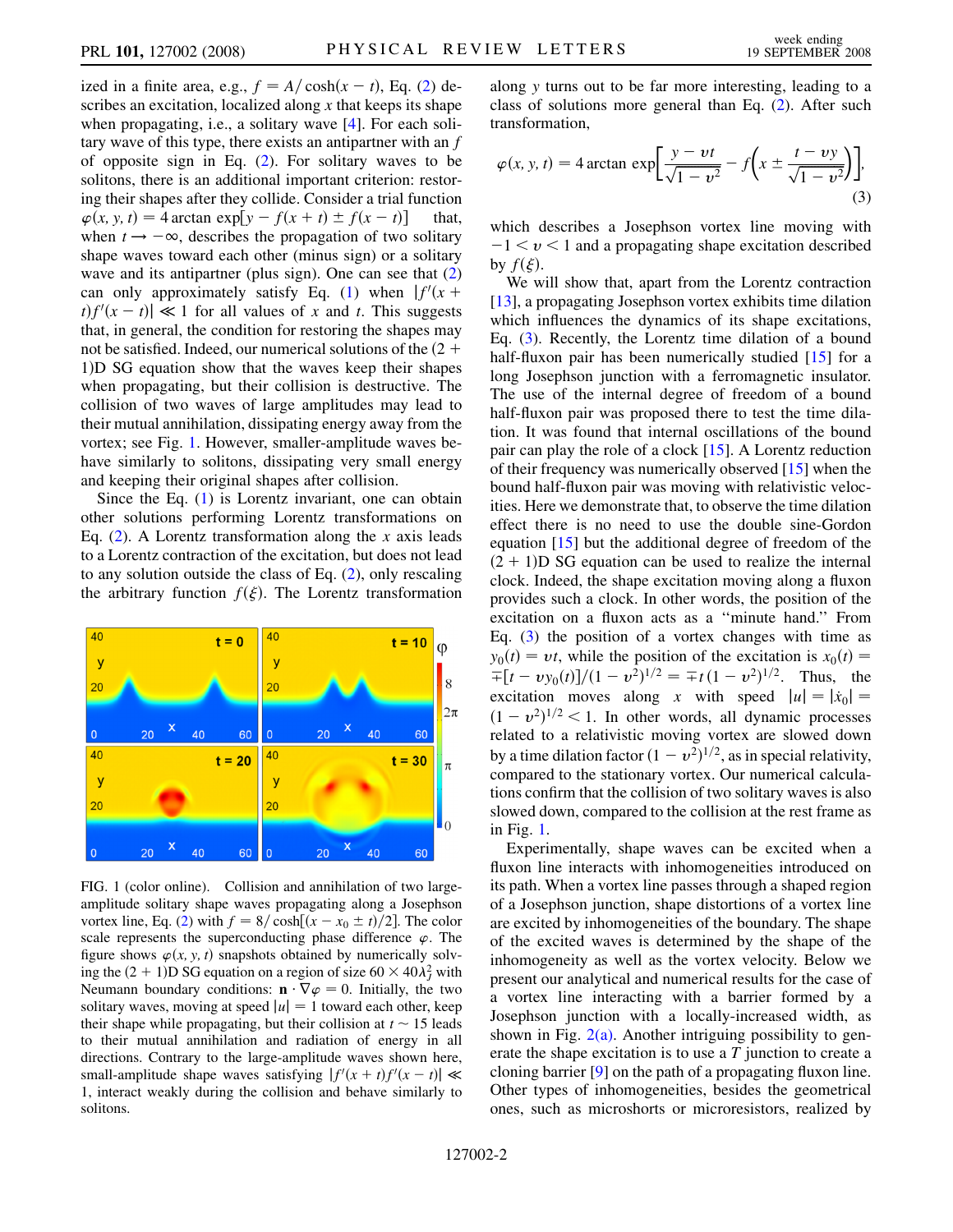

<span id="page-2-0"></span>

FIG. 2 (color online). Detection of a vortex shape excitation and measurement of its speed in a Y junction. The figure shows snapshots of the superconducting phase gradient  $|\nabla \varphi|$  obtained by numerically solving the  $(2 + 1)D SG$  equation in a Y junction geometry of size  $40 \times 80 \lambda_j^2$  with Neumann boundary conditions:  $\mathbf{n} \cdot \nabla \varphi = 0$ . At time  $t = 0$ , a fluxon line moving with velocity  $v = 0.8$  (a) or  $v = 0.9$  (b) approaches a geometrical energy barrier (shown on the left inset). When passing the barrier, a shape excitation (zoomed on the right inset) is induced on the left end of a fluxon line and propagating to the right along the vortex. The propagating fluxon is split by the  $Y$  junction in two parts, one containing the shape excitation, and the part without it. Depending on velocity  $\nu$  of the vortex line, the shape excitation can be directed either to the right branch, if the velocity  $\nu$  is low (a), or, to the left branch, if  $\nu$  is higher (b). This is due to the time dilation reducting the speed of the shape excitation. Measuring the critical velocity  $v_c$  of the vortex line when such a transition occurs, the speed of a shape excitation can be found as  $u =$  $v_cW/D$ . The presence of a shape excitation reduces the average velocity  $\langle v \rangle$  of a vortex line, for instance, in (b) the vortex in the left branch at  $t = 80$  is noticeably delayed from the vortex in the right branch of the Y junction.

variation of the critical current (see, e.g., [5]) can initiate shape excitations. One more possibility is using injectors of electric current connected locally to a Josephson junction [17] where the fluxon line is propagating. This allows to conveniently control the shape of the excitations by varying the electric current of the injectors.

In order to detect the propagation of a shape wave we propose the following scheme which involves the use of a Y-shaped cloning junction [9]. Such junction can split a vortex into two parts, which afterward propagate independently from each other. For this purpose, a Y junction with a small span angle is preferable, in order to minimize the disturbance on the vortex line. When a vortex with a propagating shape wave is split by such a junction, the shape excitation is directed to one of the branches of the Y junction; see Fig. 2. A shape wave can be generated from a boundary by locally increasing the width of the Josephson junction, as shown in the inset of Fig.  $2(a)$ . Because of the associated energy barrier, one end of the fluxon line is delayed with respect to the other one, which results in a kink profile, as shown in Fig. 2. The generated kink starts to propagate along the vortex line away from the boundary, carrying information about the induced delay to the rest of the vortex.

Consider now an arbitrary shape excitation with a function f satisfying  $f(-W) \rightarrow -\Delta f/2$ ,  $f(W) \rightarrow \Delta f/2$  for  $W \rightarrow \infty$ . The total energy of this shape excitation is the difference of the energy  $E[\varphi]$  of the solution Eq. ([3\)](#page-1-0) and the energy  $E[\varphi]_{f=0}$  of the vortex without excitation:  $\Delta E =$  $E[\varphi] - E[\varphi]_{f=0}$ . We obtain the following analytic expression for the total energy:

<span id="page-2-1"></span>
$$
\Delta E = \frac{8}{\sqrt{1 - v^2}} \bigg[ \int_{-\infty}^{\infty} f'(x)^2 dx - v \Delta f \bigg],\tag{4}
$$

which is exact in the limit  $W \rightarrow \infty$  and valid for an arbitrary excitation  $f(\xi)$  of height  $\Delta f$ . As seen from Eq. ([4\)](#page-2-1), the energy  $\Delta E$  can take negative values if f is a kink ( $\Delta f \neq$ 0) propagating along a moving vortex line. Indeed, this is in agreement with our numerical simulations on Fig. 2 which indicate that the increased width  $\Delta W$  of the Josephson junction is compensated by the energy gained due to the propagating kink with negative  $\Delta E$ . Neglecting radiation losses, we now write the conservation of energy relation for a moving vortex line:  $\Delta E + 8\Delta W(1$  $v^2$ <sup>-1/2</sup> = 0. Using Eq. [\(4\)](#page-2-1), the minimal size of the kink can be estimated:  $\Delta f \geq \Delta f_{\min}(\Delta W, v) = \Delta W/v$ . Note that the apparent height  $\Delta y$  of a kink propagating along a moving vortex line is Lorentz contracted:  $\Delta y =$  $\Delta f \sqrt{1 - v^2}$ . To describe the kinks in Fig. 2 we use the approximation  $f(\xi) = \frac{1}{2} \Delta f \tanh(2v \xi / \Delta f)$ . Substituting it in Eq. ([4\)](#page-2-1) we obtain  $\Delta E = -8\Delta f v (1 - v^2)^{-1/2} / 3$ . From energy conservation, we calculate the apparent height of the kink to be  $\Delta y = 3\sqrt{1 - v^2} \Delta W/v$ . Substituting the value  $\Delta W = 2$ , we obtain the following results for the apparent heights of the kinks:  $\Delta y \approx 4.5$  for  $v = 0.8$  and  $\Delta y \approx 2.9$  for  $v = 0.9$ , which agree with the numerical results shown in Figs.  $2(a)$  and  $2(b)$  respectively.

After passing the  $Y$  junction, each half of the initial vortex line is directed to a Josephson junction of width W. The presence of the shape kink slows down the average speed of a vortex line,

<span id="page-2-2"></span>
$$
\langle v \rangle = -\frac{1}{2\pi W} \iint \dot{\varphi} dx dy = v - \frac{\Delta y \sqrt{1 - v^2}}{W}.
$$
 (5)

Thus, the presence of a shape wave can be directly detected by measuring the voltage on the Josephson junction, proportional to  $\langle v \rangle$ . A convenient system to study shape excitations would be a Y junction introduced into a ring, forming a  $\sigma$ -shaped Josephson junction which has been